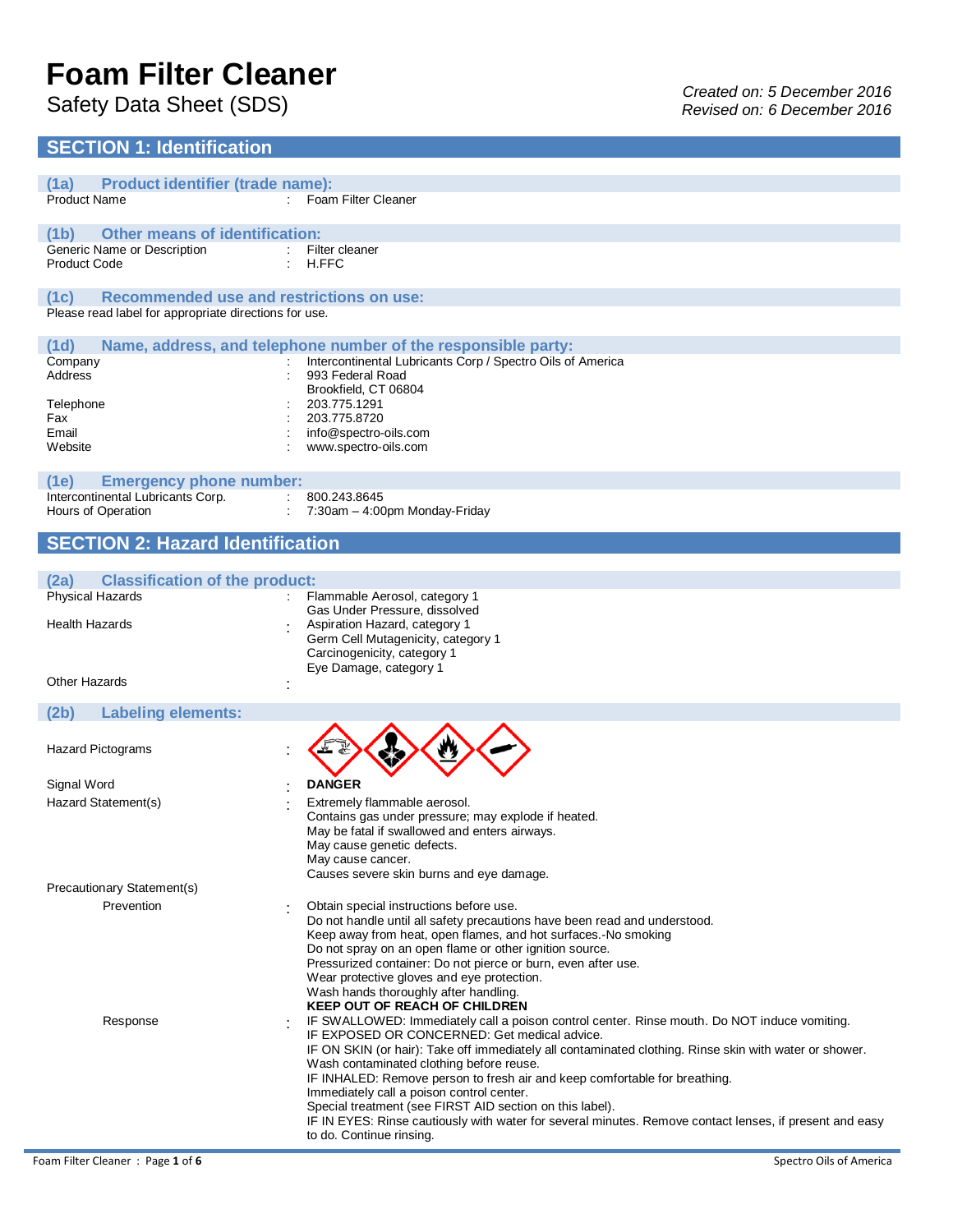Storage : Protect from sunlight. Do not expose to temperatures exceeding 122°F (50°C).

- Store in a well-ventilated place.
- Store locked up.
- Disposal **Dispose of container in accordance with local regulations.**

**\*Note: Labeling elements found on the SDS may be different from actual hazards listed on product label. Safety Data Sheets are regulated by OSHA (29 CFR, 1910.1200 (Hazard Communication)) while the actual product and product label may be regulated by a different government entity. Please contact the responsible party (as listed in Section 1) if you have any questions.**

#### **(2c) Hazards not otherwise classified:**

No other hazards are associated with this product or mixture

## **(2d) Unknown acute toxicity components:**

No unknown acute toxicity components are associated with this product or mixture.

#### **(2e) NFPA & HMIS Ratings:** NFPA *(0-Least, 1-Slight, 2-Moderate, 3-High, 4-Extreme (Scale 0-4))* : **3 0** HEALTH: 2 FLAMMABILITY: 3 REACTIVITY: 0 HMIS® III *(0-Least, 1-Slight, 2-Moderate, 3-High, 4-Extreme (Scale 0-4))* : **HEALTH \* 2 FIRE 4 PHYSICAL HAZARD 2**

# **SECTION 3: Composition and Information on Ingredients**

## **(3a) Hazardous Ingredients:**

| <b>Chemical Name:</b>                   | Identifier (CAS No.): | <b>Concentration:</b> | <b>Specific Hazards:</b> |
|-----------------------------------------|-----------------------|-----------------------|--------------------------|
| Naphtha (petroleum), hydrotreated light | 64742-49-0            | 10-30%                | ∖⊙                       |
| 2-butoxyethanol                         | 111-76-2              | 10-30%                |                          |
| Cyclohexane                             | 110-82-7              | 10-30%                |                          |
| Nonylphenol polyethylene glycol ether   | 127087-87-0           | $1 - 5%$              |                          |
| Amides, C8-18                           | 68155-07-7            | $1 - 5%$              | چ ∡ی                     |

| <b>Trade Secret Claims and Notes:</b><br>(3b) |                                                                                                                                                                                                                                                                                                                                                                                                                                                                                                                        |
|-----------------------------------------------|------------------------------------------------------------------------------------------------------------------------------------------------------------------------------------------------------------------------------------------------------------------------------------------------------------------------------------------------------------------------------------------------------------------------------------------------------------------------------------------------------------------------|
| Trade Secret Claim                            | When applicable, the specific concentration of each hazardous ingredient is considered a TRADE<br>SECRET. Chemical names and identifiers are released to ensure that each user has entitlements of "right"<br>to know" and concentration ranges are selected to ensure that the appropriate hazard classification<br>applies to the mixture. Ingredients not subject to Trade Secret claims are listed at an exact concentration.<br>For more information please contact the responsible party as listed in Section 1. |

Notes

: This product may contain other ingredients that are not required to be disclosed on the label or safety data sheet. Any ingredient that is not listed on either the SDS or label is not considered hazardous and poses no risk to the user.

# **SECTION 4: First Aid Measures**

| <b>Necessary measures if exposed:</b><br>(4a) |                                                                                                                                                                                                                      |
|-----------------------------------------------|----------------------------------------------------------------------------------------------------------------------------------------------------------------------------------------------------------------------|
| <b>GENERAL INFORMATION</b>                    | Have SDS or product label if medical advice is needed. Seek a medical professional or doctor if you feel<br>unwell or if any irritation persists. Specific hazard information can be found in Section 2 of this SDS. |
| IF ON SKIN (or hair)                          | Wash with soap and water. Take off any contaminated clothing and launder before reuse.                                                                                                                               |
| IF IN EYES                                    | Rinse cautiously with water for several minutes. Remove contact lenses if present and easy to do.<br>Continue rinsing for at least 10 minutes or until satisfied.                                                    |
| IF INHALED                                    | Move to fresh air. Administer oxygen if breathing is difficult. If breathing has stopped give artificial<br>respiration and seek medical attention immediately.                                                      |
| IF INGESTED (or swallowed)                    | Do not induce vomiting unless instructed to do so by a medical professional. Never give anything by                                                                                                                  |
| Foam Filter Cleaner: Page 2 of 6              | Spectro Oils of America                                                                                                                                                                                              |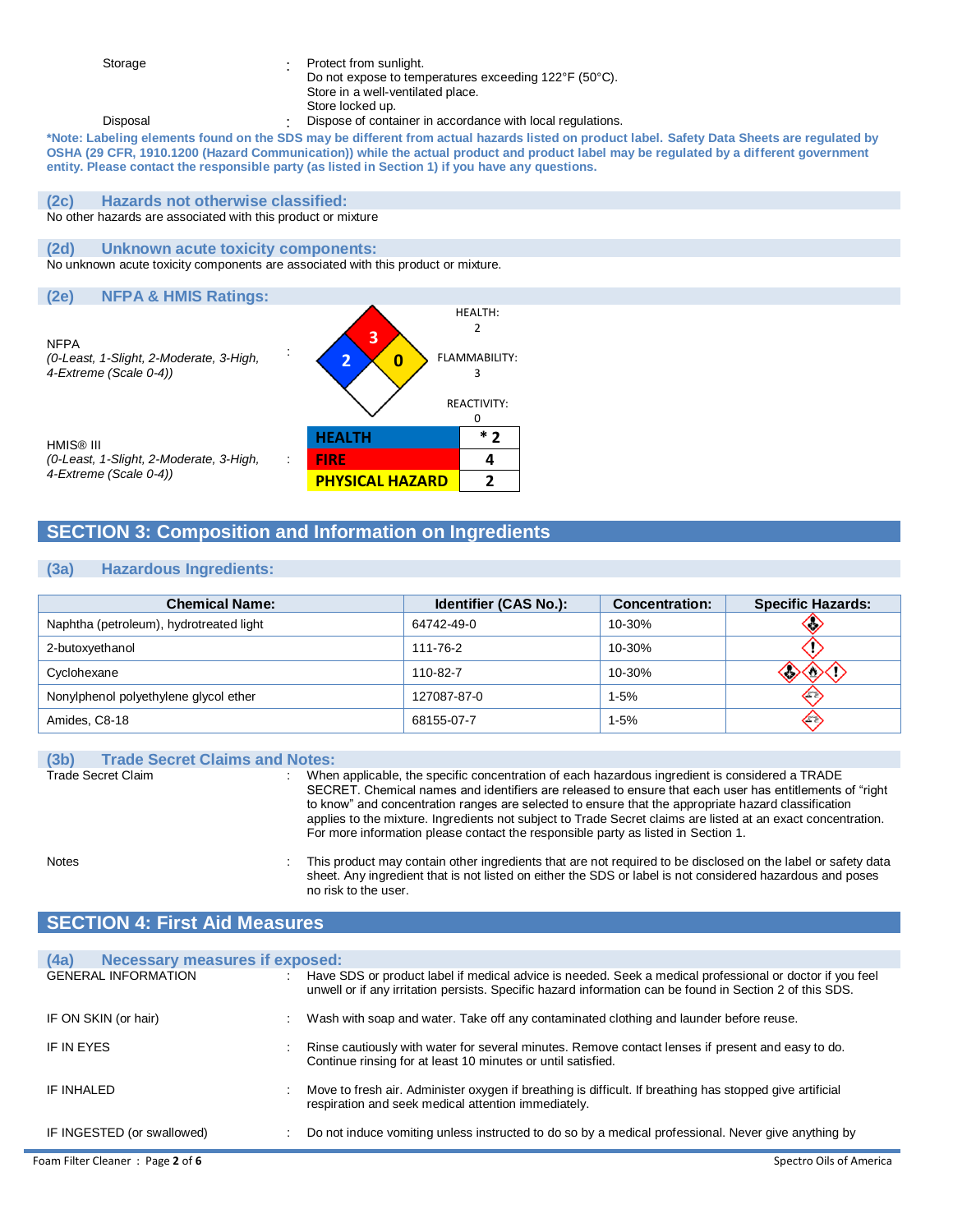| (4b)                  | Most important exposure symptoms and effects, both acute and delayed:                                                                                                  |
|-----------------------|------------------------------------------------------------------------------------------------------------------------------------------------------------------------|
| Skin contact symptoms | Product may dry and crack skin. If irritation/corrosion occurs skin will turn red and will feel itchy or<br>uncomfortable.                                             |
| Eye contact symptoms  | Eye sight may become blurry on contact. Redness, irritation, and tearing may also be associated with<br>exposure.                                                      |
| Inhalation symptoms   | Excessive inhalation may cause respiratory irritation, dizziness, drowsiness, fatigue, nausea, headache,<br>possible unconsciousness, shortness of breath, or vertigo. |
| Ingestion symptoms    | May cause intestinal irritation, nausea, diarrhea, or vomiting. Aspiration may be fatal in some situations.                                                            |

# **(4c) Indication of immediate medical attention if necessary:**

Aspiration into lungs is fatal and requires immediate medical attention. Contact with eyes and/or skin is cause for immediate medical attention.

# **SECTION 5: Fire Fighting Measures**

| <b>Extinguishing media:</b><br>(5a)                    |   |                                                                                                                                                                                                                                                     |
|--------------------------------------------------------|---|-----------------------------------------------------------------------------------------------------------------------------------------------------------------------------------------------------------------------------------------------------|
| Suitable extinguishing media                           |   | Dry chemical, sand, or carbon dioxide after spray has stopped<br>If extinguishing methods are unavailable cool the container with water if exposed to heat or flame.<br>Remove the container from fire area if it can be done without further risk. |
| Unsuitable extinguishing media                         |   | None known                                                                                                                                                                                                                                          |
| <b>Specific hazards pertaining to product:</b><br>(5b) |   |                                                                                                                                                                                                                                                     |
| Fire Hazard                                            |   | Product concentrate is considered flammable and will act as a fuel to fire even if Section 2 does not<br>explicitly state that the product is flammable.                                                                                            |
| Explosion/Combustion Hazard                            |   | Contents under pressure. May explode if exposed to heat greater than 122°F or 50°C                                                                                                                                                                  |
| (5c)                                                   |   | Special protective equipment and precautions for fire-fighters:                                                                                                                                                                                     |
| Suggested protective equipment                         | ÷ | No suggested equipment is available for recommendation                                                                                                                                                                                              |
| Precautions for fire-fighters                          | ÷ | Contents may be heavier than air if released. Containers may explode and rapidly release pressure<br>resulting in the potential for additional hazards.                                                                                             |

# **SECTION 6: Accidental Release Measures**

| (6a)                             | Personal precautions, protective equipment, and emergency procedures:                                                                                                                                                                |
|----------------------------------|--------------------------------------------------------------------------------------------------------------------------------------------------------------------------------------------------------------------------------------|
| If released or spilled           | Remove or eliminate all sources of ignition. Establish ventilation to keep atmospheric concentrations<br>below limits. Avoid breathing vapors. Wear protective equipment. Remove and keep all unprotected<br>persons away from area. |
| Recommended protective equipment | See section 8 for appropriate personal protection gear for safe handling in case of accidental release or<br>spillage.                                                                                                               |
| (6b)                             | Methods and materials for containment and clean up:                                                                                                                                                                                  |
| Neutralizing chemical            | : Absorb into clay-like absorbent material                                                                                                                                                                                           |
| Waste disposal method            | Do not release into sewage or waterways. Contact a professional waste removal company to dispose of<br>chemical in accordance with state, local, and federal regulations.                                                            |

# **SECTION 7: Handling and Storage**

## **(7a) Precautions for safe handling:**

Wear protective equipment. Follow specific instructions found on label and in Section 2 of this SDS. Proper protective equipment information can be found in Section 8 of this SDS.

| (7 <sub>b</sub> )<br><b>Conditions for safe storage:</b> |                                                                                                                                                                                                                                                                                                                         |
|----------------------------------------------------------|-------------------------------------------------------------------------------------------------------------------------------------------------------------------------------------------------------------------------------------------------------------------------------------------------------------------------|
| Storage conditions                                       | Store locked up in a well-ventilated area. Protect container from sunlight. Never store in a vehicle. Do not<br>expose to temperatures above 122°F or 50°C. Keep away from heat and other sources of ignition. Keep<br>away from oxidizing agents and watery environments. Store upright without excessive load on top. |
| Specific hazards for storage                             | Contents are under pressure; may explode if heated.                                                                                                                                                                                                                                                                     |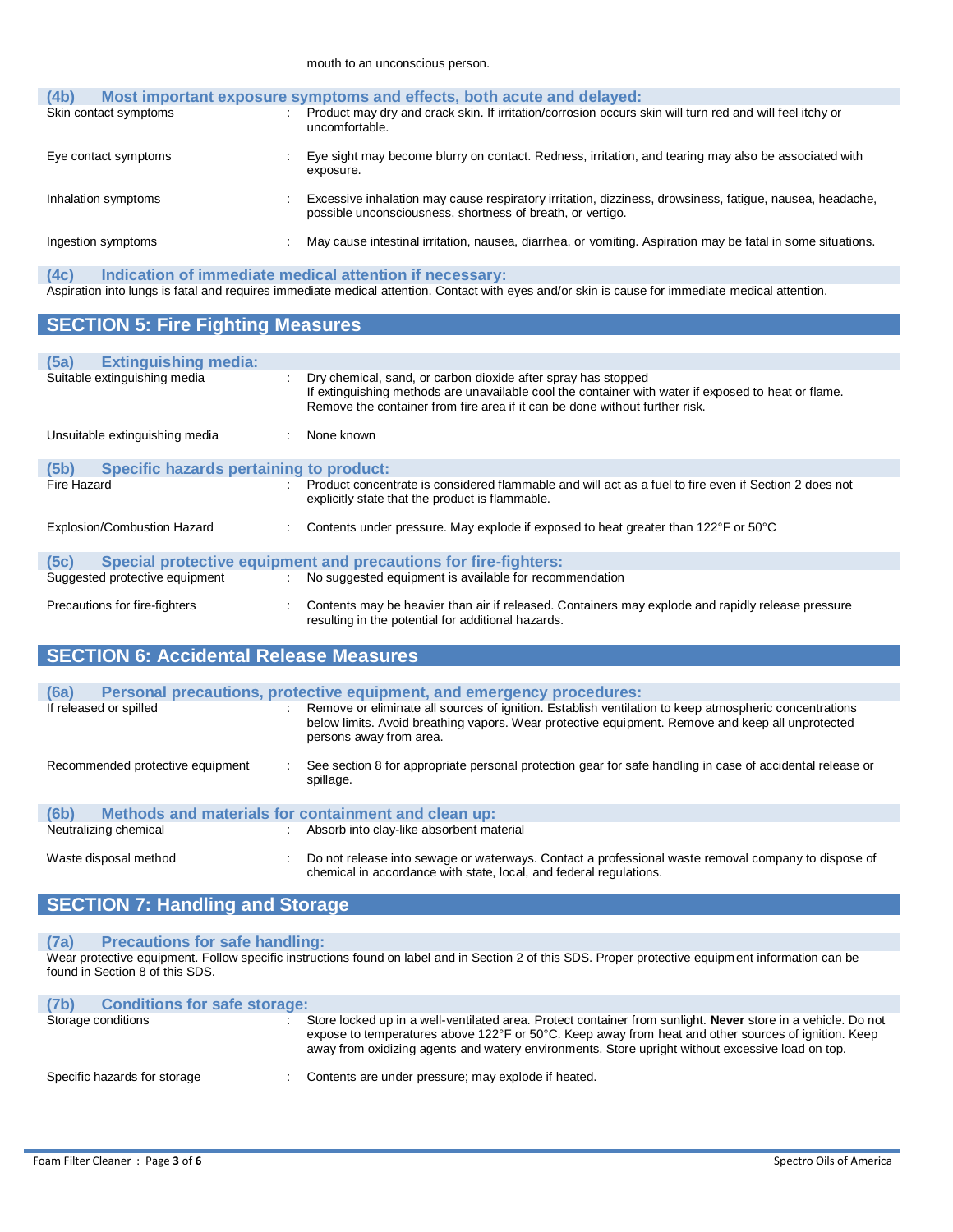# **SECTION 8: Exposure Controls & Personal Protection**

## **(8a) Exposure Limits:**

| <b>Chemical Name:</b>                   | Identifier (CAS No.): | PEL:    | <b>ACGIH:</b> | <b>NIOSH:</b> |
|-----------------------------------------|-----------------------|---------|---------------|---------------|
| Naphtha (petroleum), hydrotreated light | 64742-49-0            | n/a     | n/a           | n/a           |
| 2-butoxyethanol                         | 111-76-2              | 50 ppm  | 20 ppm        | 5 ppm         |
| Cyclohexane                             | 110-82-7              | 300 ppm | $100$ ppm     | 300 ppm       |
| Nonylphenol polyethylene glycol ether   | 127087-87-0           | n/a     | n/a           | n/a           |
| Amides, C8-18                           | 68155-07-7            | n/a     | n/a           | n/a           |

#### **(8b) Appropriate engineering controls:**

Good mechanical ventilation may be adequate for maintain airborne concentrations below established exposure limits for large uncontrolled releases. If exposure limits are exceeded and inhaled: use a NOISH approved respirator.

#### **(8c) Individual protection measures and personal protective equipment:**





Handle material with gloves and protective clothing. Inspect gloves prior to use. Use proper glove removal techniques so that no skin comes into contact with the outside of the glove. Gloves must be chemically resistant (such as rubber).

Use NIOSH/OSHA or EN 166 approved eye protection

General Hygiene

Practice good industrial hygiene. Wash hands before breaks and at the end of the workday. Keep product away from foodstuffs, beverages, and feed. Wash and launder all contaminated clothing before reuse.

# **SECTION 9: Physical and Chemical Properties**

#### **(9a) General characteristics:** : No data are available or specific property is not applicable to product. Odor interesting the contract of the contract of the contract of the contract of the contract of the Color threshold<br>Odor threshold contract the contract of the contract of the contract of the contract of the contract of t No data are available or specific property is not applicable to product. pH<br>
Mo data are available or specific property is not applicable to product.<br>
Melting point/freezing point (Note to product.) No data are available or specific property is not applicable to product. No data are available or specific property is not applicable to product. Initial boiling point and range : No data are available or specific property is not applicable to product.<br>Flash point is not applicable to product. No data are available or specific property is not applicable to product. Evaporation rate **interpretatally** : No data are available or specific property is not applicable to product. Flammability **Example 1** Flammable liquid and gases Flame extension distance : >15 cm<br>Upper/lower explosive limits : No data No data are available or specific property is not applicable to product. Vapor pressure **in the support of the Contract Area** are available or specific property is not applicable to product. Vapor density **interpretatally** : No data are available or specific property is not applicable to product. Relative density **State and Accord Contract Accord Contract** is not applicable to product. Solubility **Solubility 1998** : No data are available or specific property is not applicable to product. Partition coefficient : No data are available or specific property is not applicable to product. Auto-ignition temperature : No data are available or specific property is not applicable to product. Decomposition temperature : No data are available or specific property is not applicable to product. Viscosity : No data are available or specific property is not applicable to product.

# **(9b) Other information:**

: No data are available or specific property is not applicable to product.

# **SECTION 10: Stability and Reactivity**

#### **(10a) Reactivity:**

Not determined or not applicable.

**(10b) Chemical stability:** Stable under normal conditions.

## **(10c) Possibly of hazardous reactions:**

Can not occur.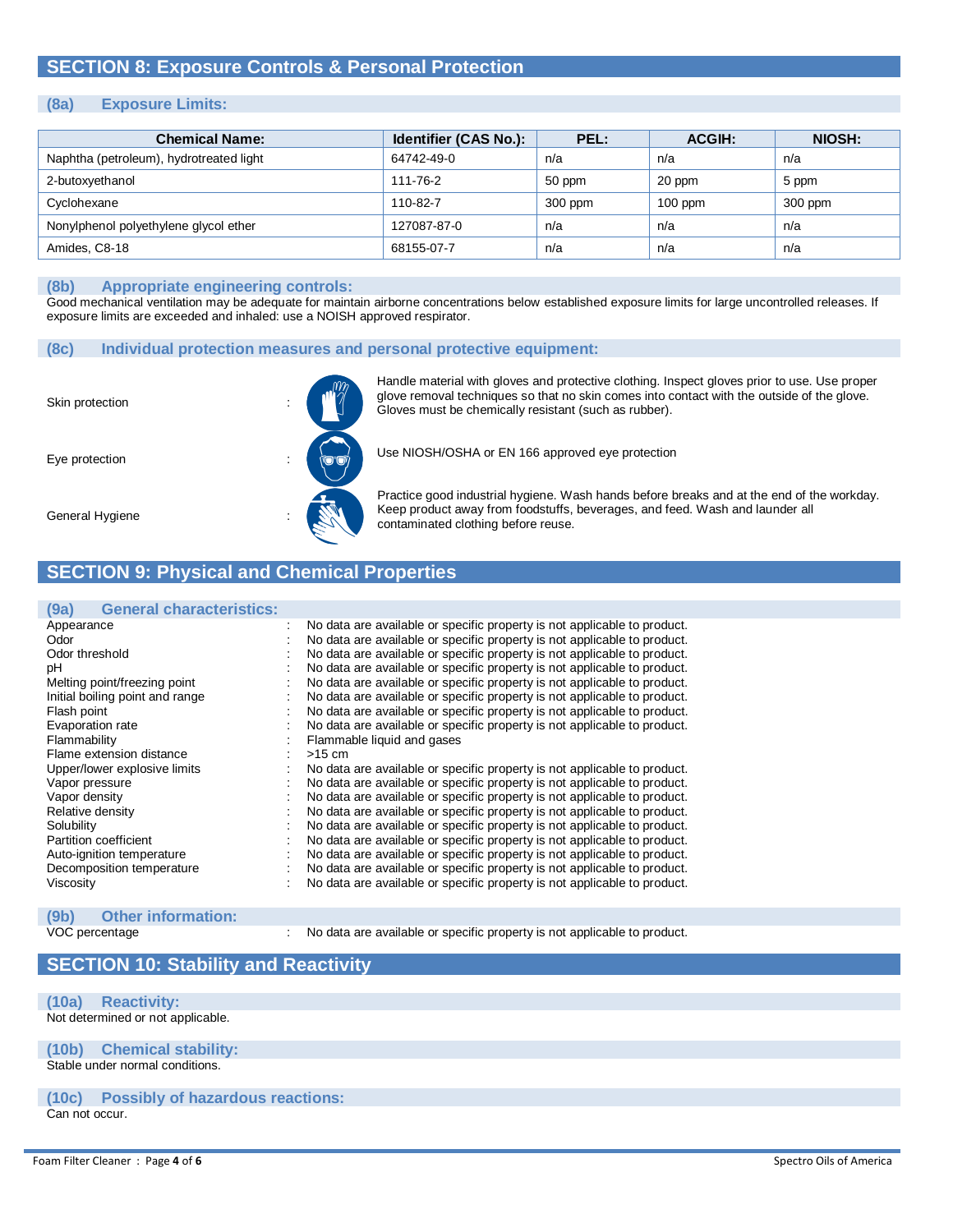#### **(10d) Conditions to avoid:**

Heat, sparks, open flames, ignition sources, sunlight, and watery or moist environments.

**(10e) Incompatible materials:**

Strong oxidizing agents.

## **(10f) Hazardous decomposition:**

Not determined or not applicable.

## **SECTION 11: Toxicological Information**

#### **(11a) Likely routes of exposure:**

Toxicological exposure may occur via inhalation, ingestion, oral contact, and dermal contact based on the area exposed during use. Symptoms are more likely to increase the longer the exposure to the chemical.

## **(11b) Symptoms related to the physical, chemical, and toxicological characteristics: CHEMICAL**

**(11c) Delayed, chronic, and immediate effects of short- and long-term exposure:** Not determined or not applicable.

#### **(11d) Numerical measures of toxicity:**

Acute Toxicity Estimate – Oral : 2-butoxyethanol – LD50 Rat 470 mg/kg bw<br>Acute Toxicity Estimate – Dermal : 2-butoxyethanol – LD50 Rabbit 400 mg/kg l 2-butoxyethanol – LD50 Rabbit 400 mg/kg bw

Acute Toxicity Estimate – Inhalation : Chemical contains no ingredients considered to be toxic

#### **(11e) Hazardous chemicals listings:**

National Toxicology Program Report : No ingredients are listed<br>
International Agency for Research on Cancer : No ingredients are listed International Agency for Research on Cancer

# **SECTION 12: Ecological Information**

#### **(12a) Ecotoxicity:**

Product is considered an environmental hazard. Avoid release of mixture in sewage or waterways.

### **(12b) Persistence and degradability:**

Not determined or not applicable.

## **(12c) Bioaccumulative potential:**

Not determined or not applicable.

#### **(12d) Mobility in soil:**

Not determined or not applicable.

#### **(12e) Other adverse effects:**

Not determined or not applicable.

## **SECTION 13: Disposal Considerations**

#### **(13a) Precautions for proper disposal:**

Container may be recycled. Before recycling: ensure container is completely emptied by pressing, and holding, the nozzle button until all the contents of the container are released. Continue to hold button down until any remaining gas has escaped the container. Never open an aerosol container. Contact your local waste removal company before recycling to ensure compliance with local regulations.

#### **(13b) Other information:**

Consult with a licensed waste removal company for proper disposal considerations. Dispose of product in accordance to local, state, and federal regulations.

|                                               | <b>SECTION 14: Transport Information</b>                |  |  |
|-----------------------------------------------|---------------------------------------------------------|--|--|
|                                               |                                                         |  |  |
| United Nations shipping information:<br>(14a) |                                                         |  |  |
| UN shipping number                            | 1950                                                    |  |  |
| UN proper shipping name                       | : Aerosol                                               |  |  |
| <b>IMO Packaging Group</b>                    | $\therefore$ 3                                          |  |  |
|                                               |                                                         |  |  |
| (14b)                                         | United States Department of Transportation information: |  |  |
| Transport hazard class                        | $\therefore$ 2.1                                        |  |  |
| D.O.T. shipping name                          | Flammable Gas                                           |  |  |
| D.O.T. classification                         | ORM-D (Until 2020) or Limited Quantity                  |  |  |